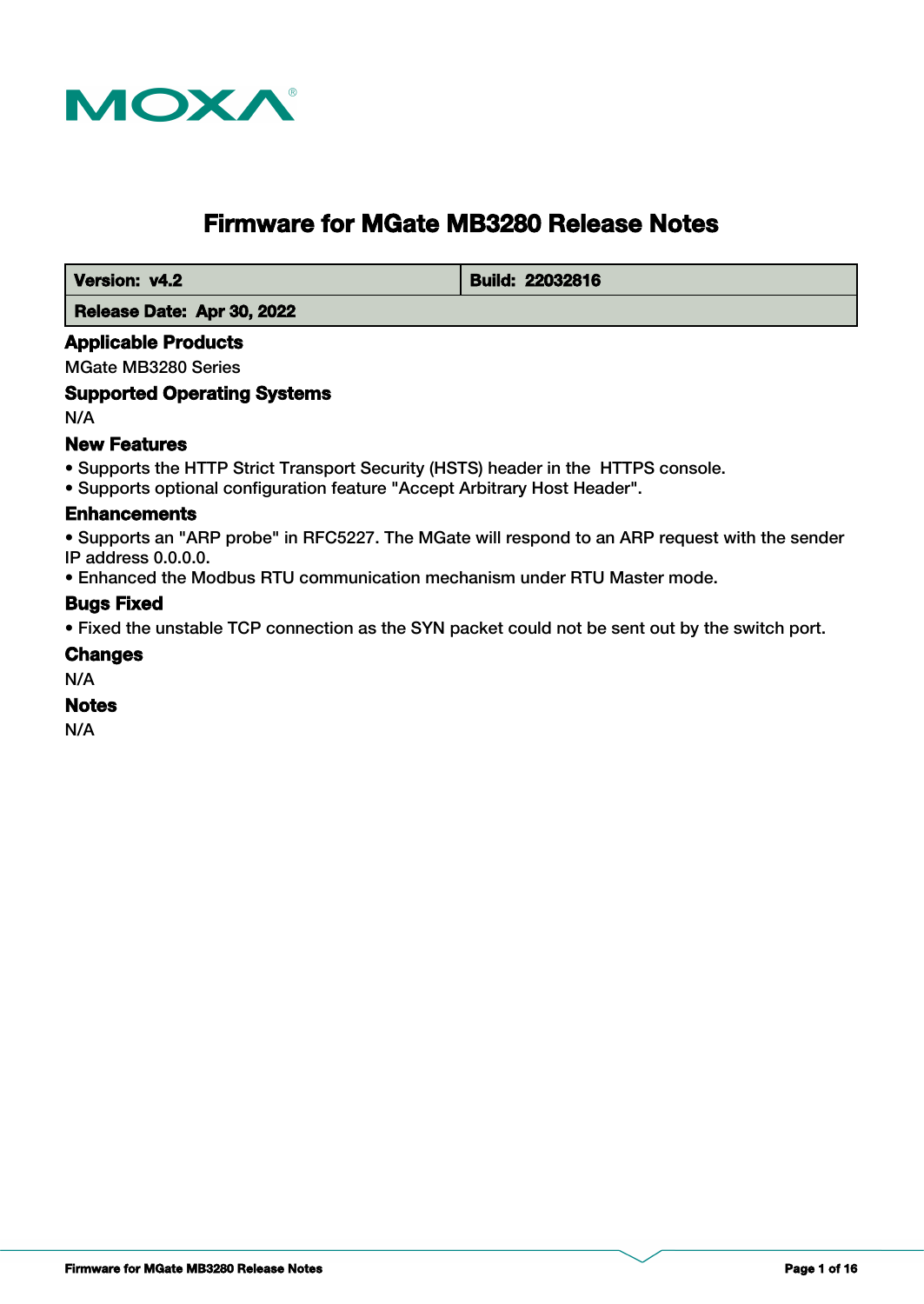

 **Version: v4.1 Build: N/A** 

 **Release Date: Sep 29, 2020**

# **Applicable Products**

N/A

# **Supported Operating Systems**

N/A

# **New Features**

N/A

# **Enhancements**

- Vulnerability issues (higher level or above) have been fixed, following a Nessus and Defensics scan.
- Supports MXconfig v2.6 and MXview v3.1.8.
- Enhanced the System Log display.
- Strengthened the TLS cipher suite for security enhancement.
- Enhanced MOXA commands under the account login process.
- Adjusted Telnet default settings from enable to disable.
- Disabled unsecure TLS 1.0 and TLS 1.1.
- Enhanced Accessible IP List feature.

### **Bugs Fixed**

- Added CSRF attack protection for login webpage.
- Serial parameters might be incorrect when switching between ASCII and RTU modes.
- Fixed the incomplete display in the web console.
- Fixed SNMPv3 issues.
- Fixed the MGate's failure to get an IP address under DHCP mode.
- Fixed https connections that might have caused the web service to stop working.

#### **Changes**

N/A

#### **Notes**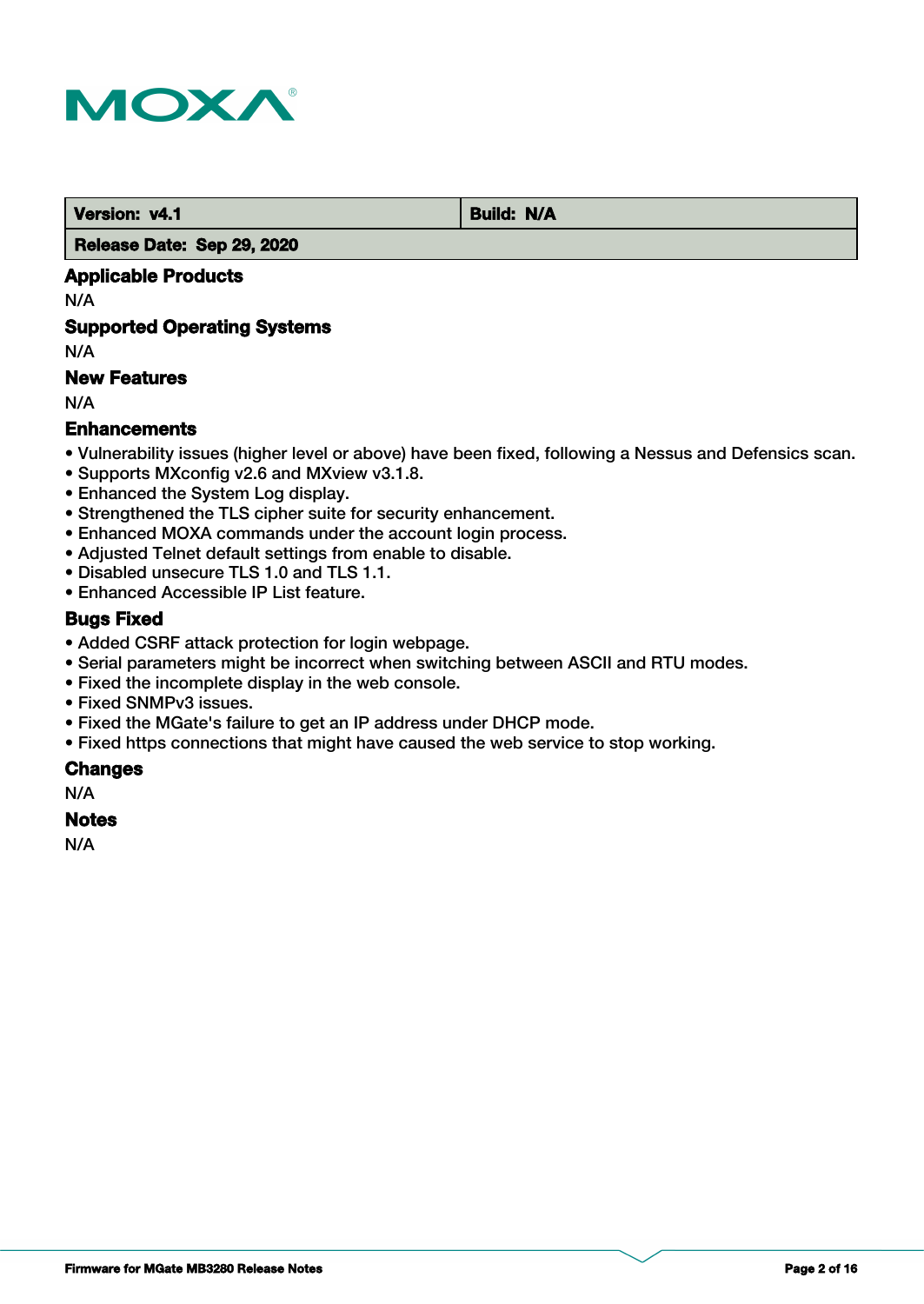

 **Version: v4.0 Build: Build: Build 19051415** 

# **Release Date: Nov 25, 2019**

# **Applicable Products**

N/A

# **Supported Operating Systems**

N/A

#### **New Features**

• Supports new hardware version v1.3.0 or above.

**Enhancements**

N/A

# **Bugs Fixed**

• HTTPS connections through the web console may cause the web service to stop working.

### **Changes**

N/A

# **Notes**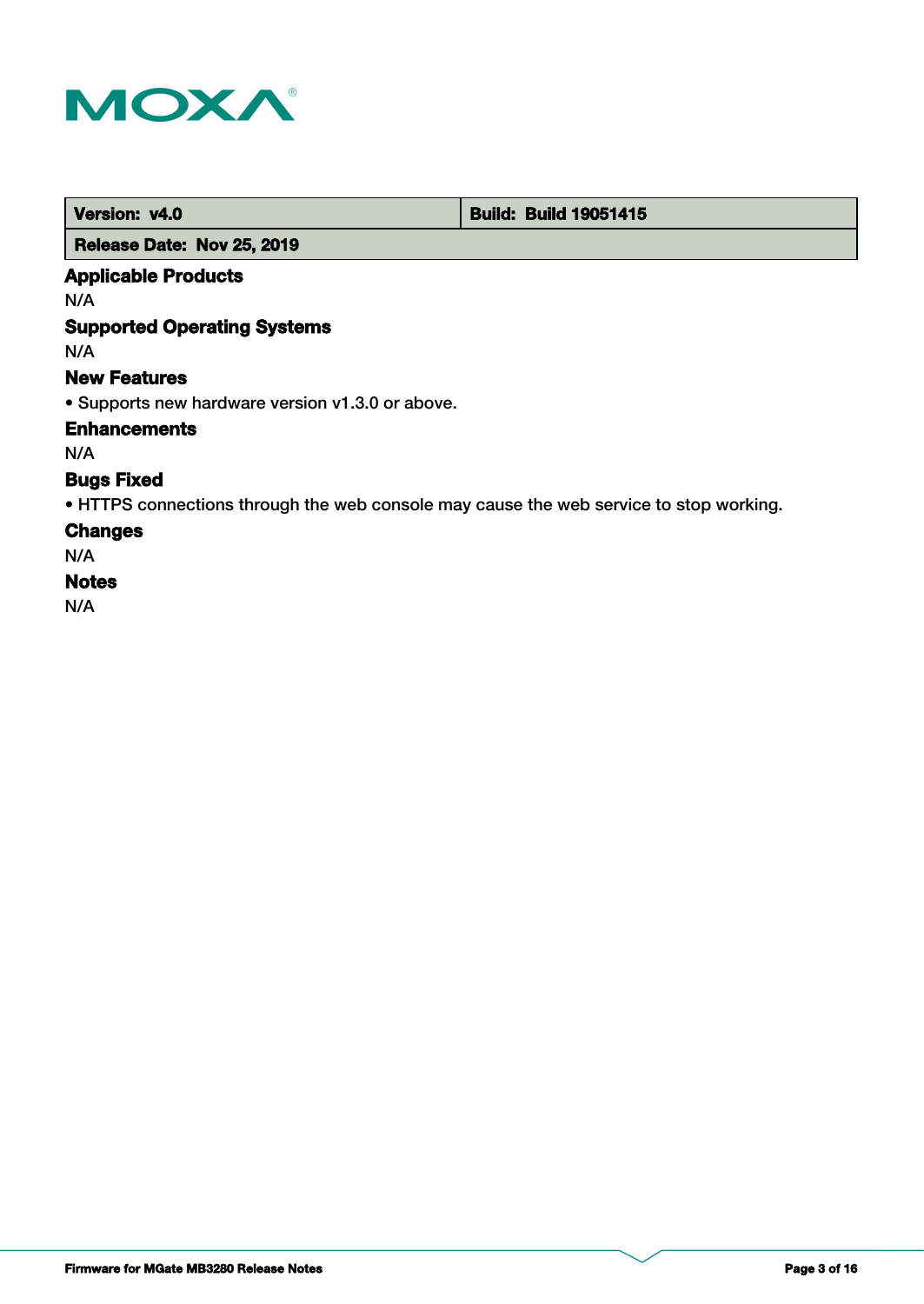

#### **Version: v3.1 Build: Build: Build 18113012**

 **Release Date: Dec 24, 2018**

### **Applicable Products**

MGate MB3280

#### **Supported Operating Systems**

N/A

### **New Features**

• Supports security features based on IEC-62443.

#### **Enhancements**

- Accessible IP List supports denying Web/Telnet console access.
- Enhanced the complexity of token generation to protect against CSRF attacks.
- Enhanced the complexity of the key for password encryption in the web console login process.
- Hides sensitive information for the web login page.
- Encrypts sensitive information in exported configuration file.

# **Bugs Fixed**

- MGate crash caused by exporting the configuration through DSU.
- Stack-based buffer overflow issue in the web console which may cause web service corruption.

#### **Changes**

N/A

### **Notes**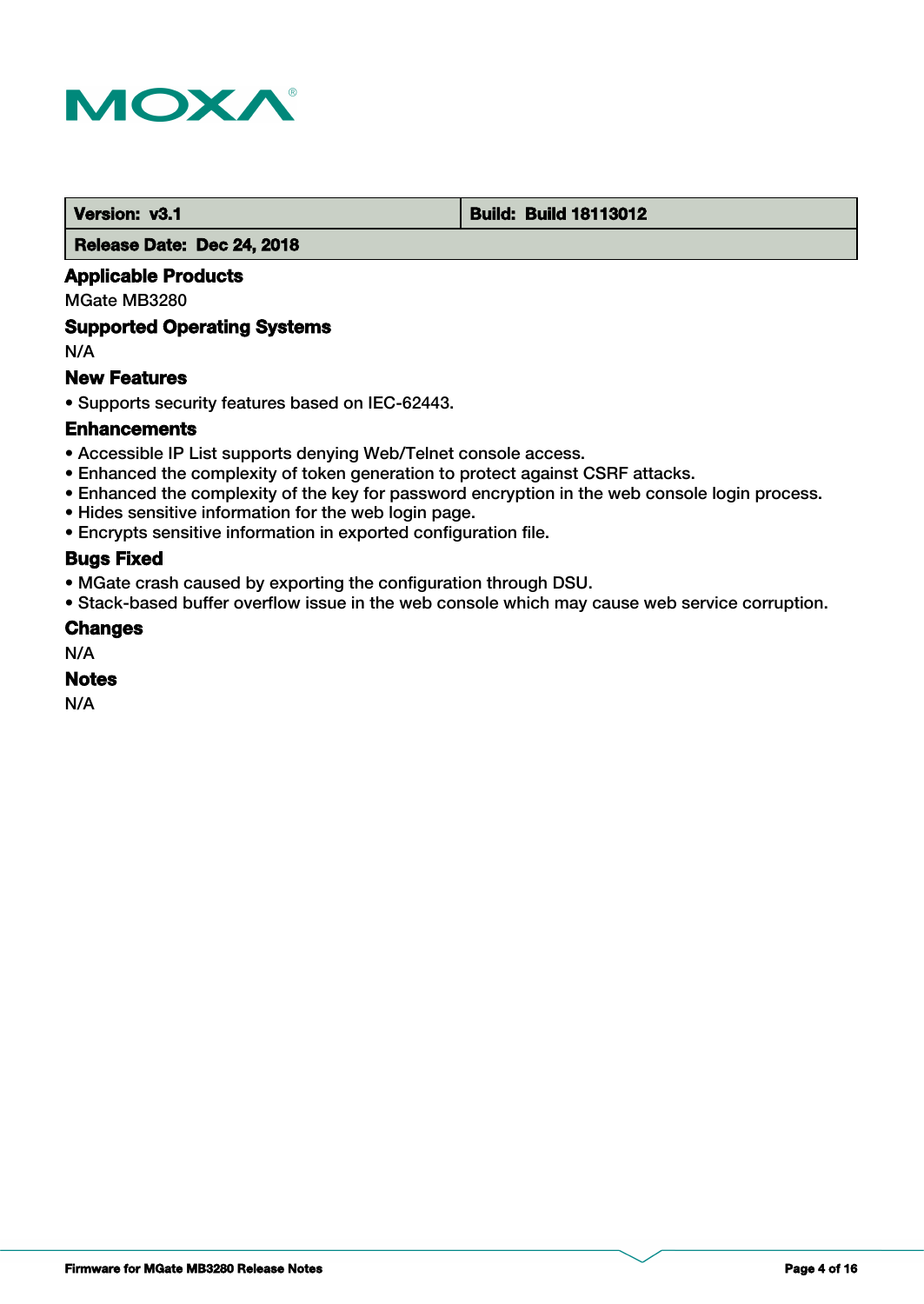

 **Version: v3.0 Build: Build: Build 17030713** 

 **Release Date: Apr 25, 2017**

### **Applicable Products**

MGate MB3280

### **Supported Operating Systems**

N/A

# **New Features**

• Supports Auto Device Routing function.

### **Enhancements**

- Supports multi-master in "routing by IP address" and "routing by TCP port" modes.
- Enabled a default password.

# **Bugs Fixed**

• The user's password and SNMP community name may be exposed by a buffer overflow issue.

### **Changes**

N/A

#### **Notes**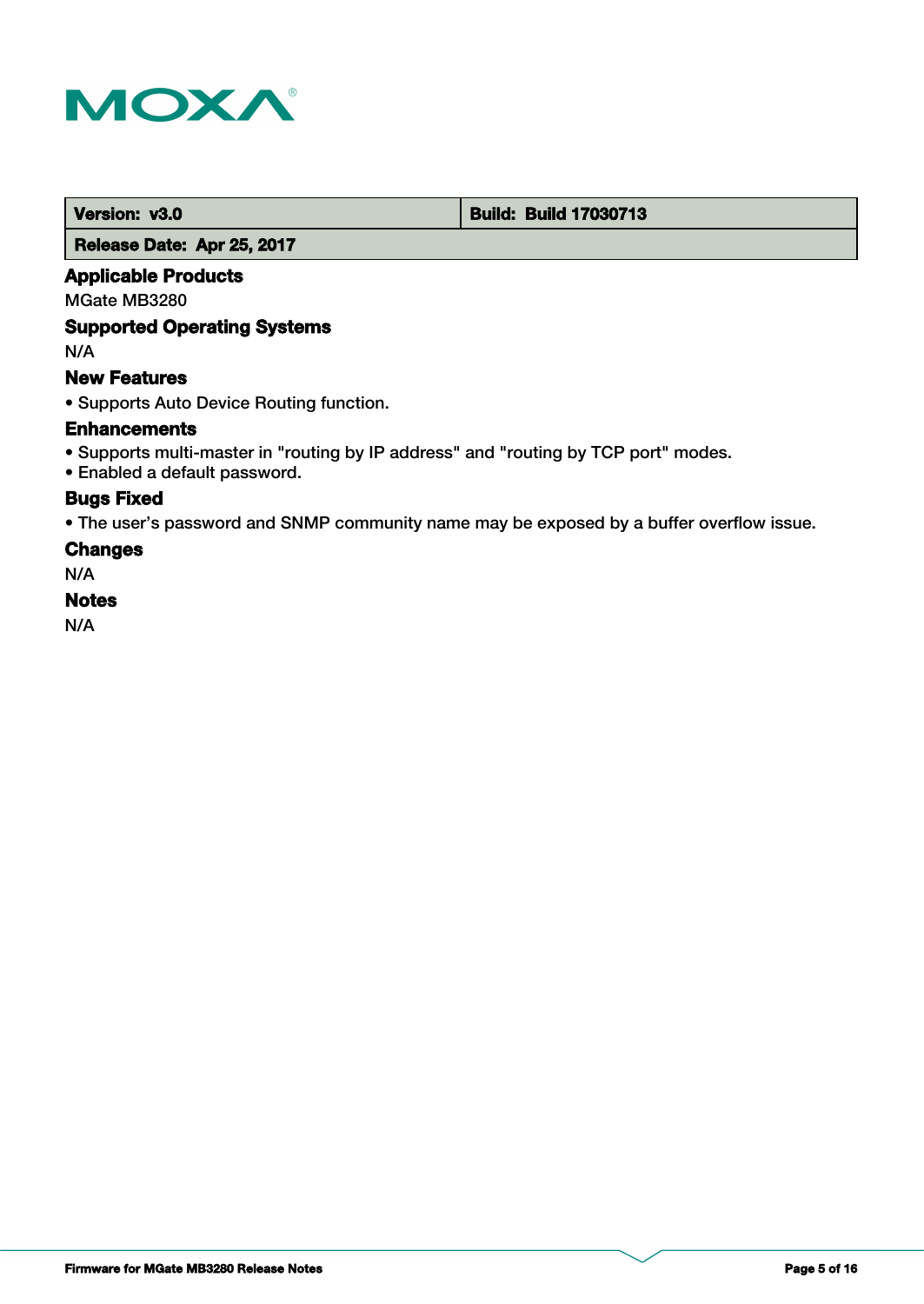

 **Version: v2.8 Build: Build: Build 16101917** 

 **Release Date: N/A**

# **Applicable Products**

MGate MB3280

# **Supported Operating Systems**

N/A

# **New Features**

N/A

# **Enhancements**

N/A

# **Bugs Fixed**

• The MGate might fail to boot when set up with HW flow control.

# **Changes**

N/A

# **Notes**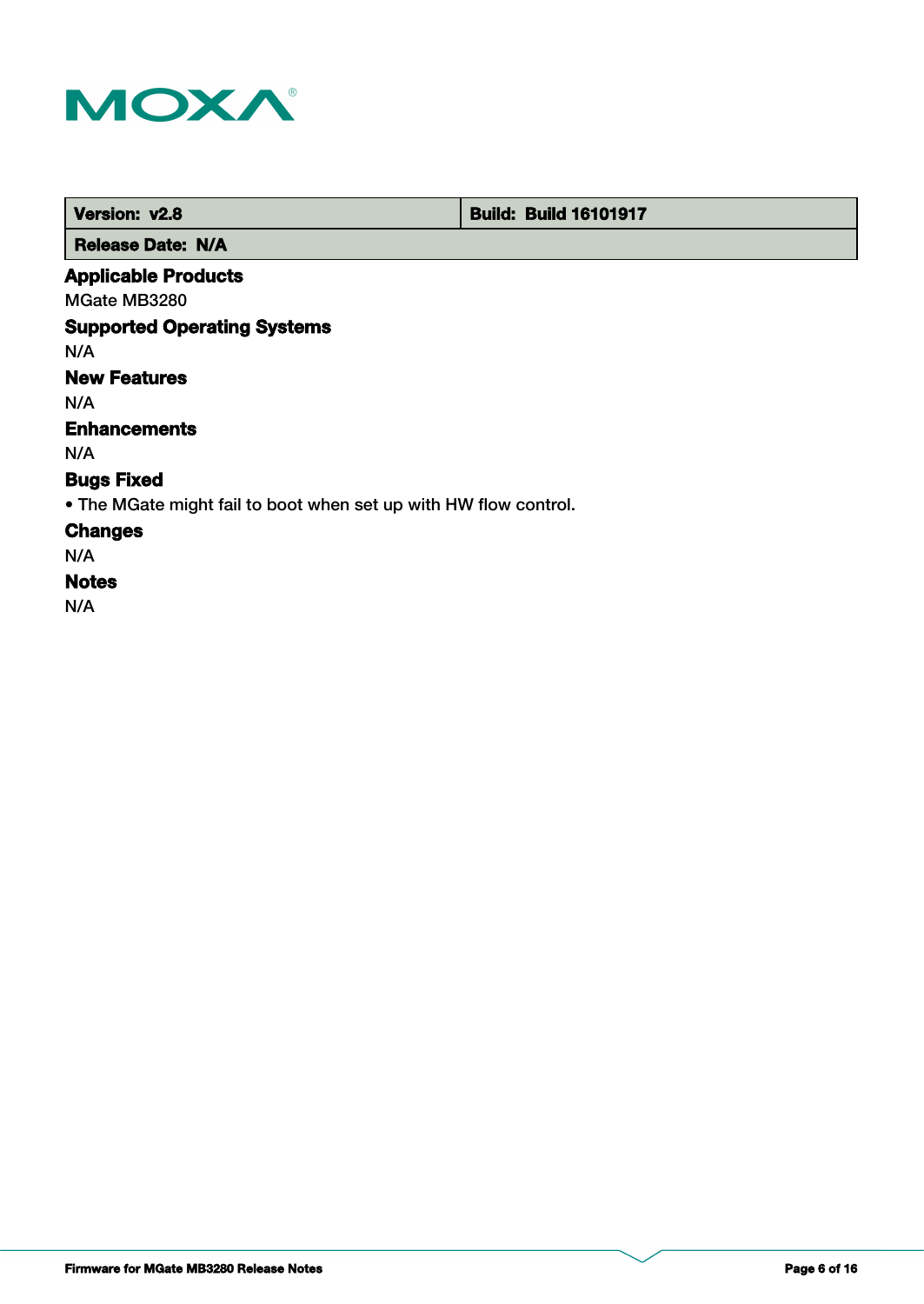

| Version: v2.7 | <b>Build: Build 16053118</b> |
|---------------|------------------------------|
|               |                              |

 **Release Date: N/A**

# **Applicable Products**

MGate MB3280

# **Supported Operating Systems**

N/A

# **New Features**

N/A

#### **Enhancements**

• Enhanced the strength of parameters used in the web console to avoid unauthorized access.

### **Bugs Fixed**

N/A

# **Changes**

N/A

## **Notes**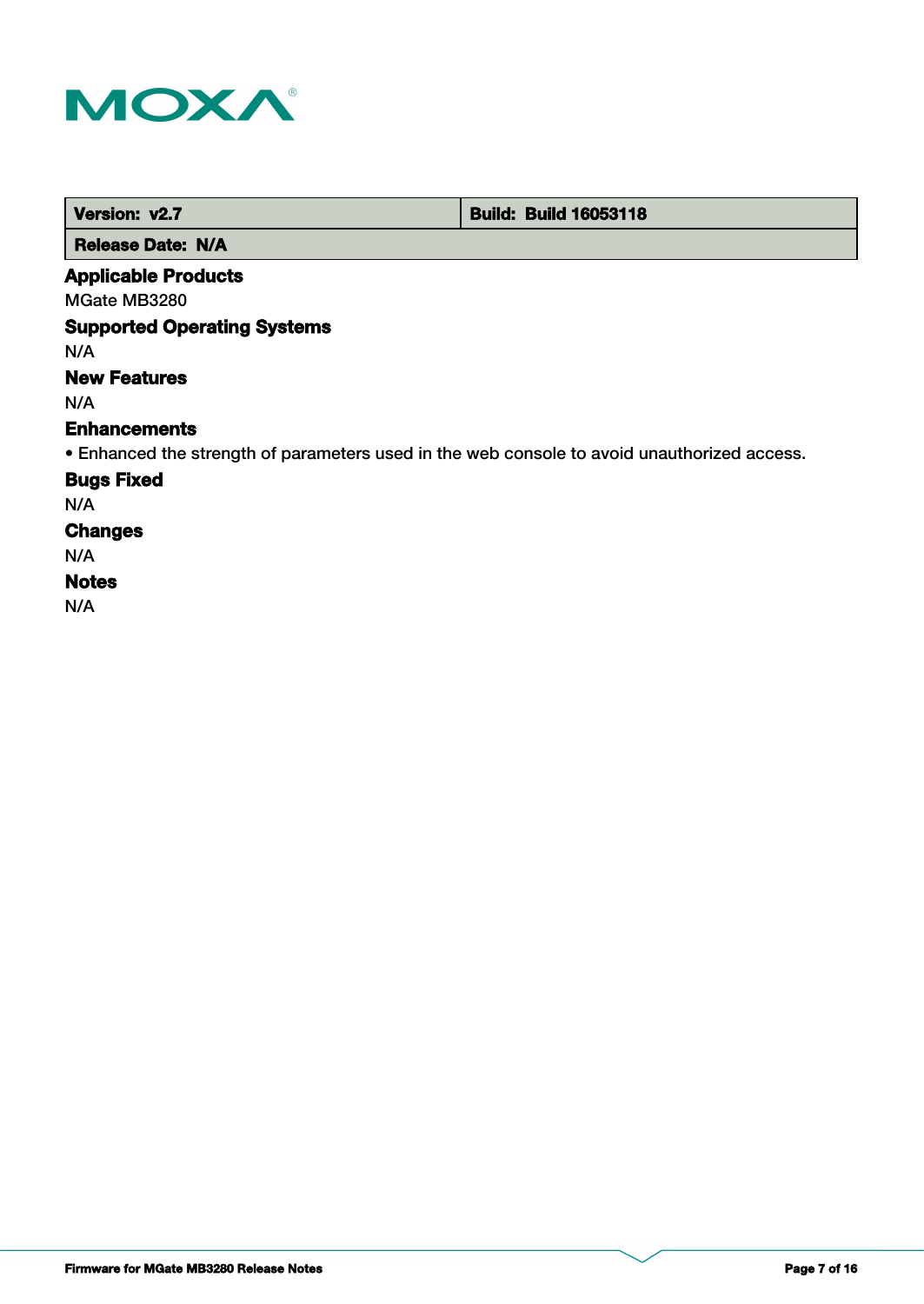

 **Version: v2.6 Build: Build: Build 16012810** 

 **Release Date: N/A**

# **Applicable Products**

MGate MB3280

# **Supported Operating Systems**

N/A

# **New Features**

N/A

# **Enhancements**

• Allows modification of the Modbus TCP port.

# **Bugs Fixed**

• Serial communication problems when the baudrate is low.

• If a Modbus TCP slave divides the TCP response to two packets, MGate could not support it. • Slave id mapping info for the serial port would be cleared to zero when changing the Modbus mode.

#### **Changes**

N/A

### **Notes**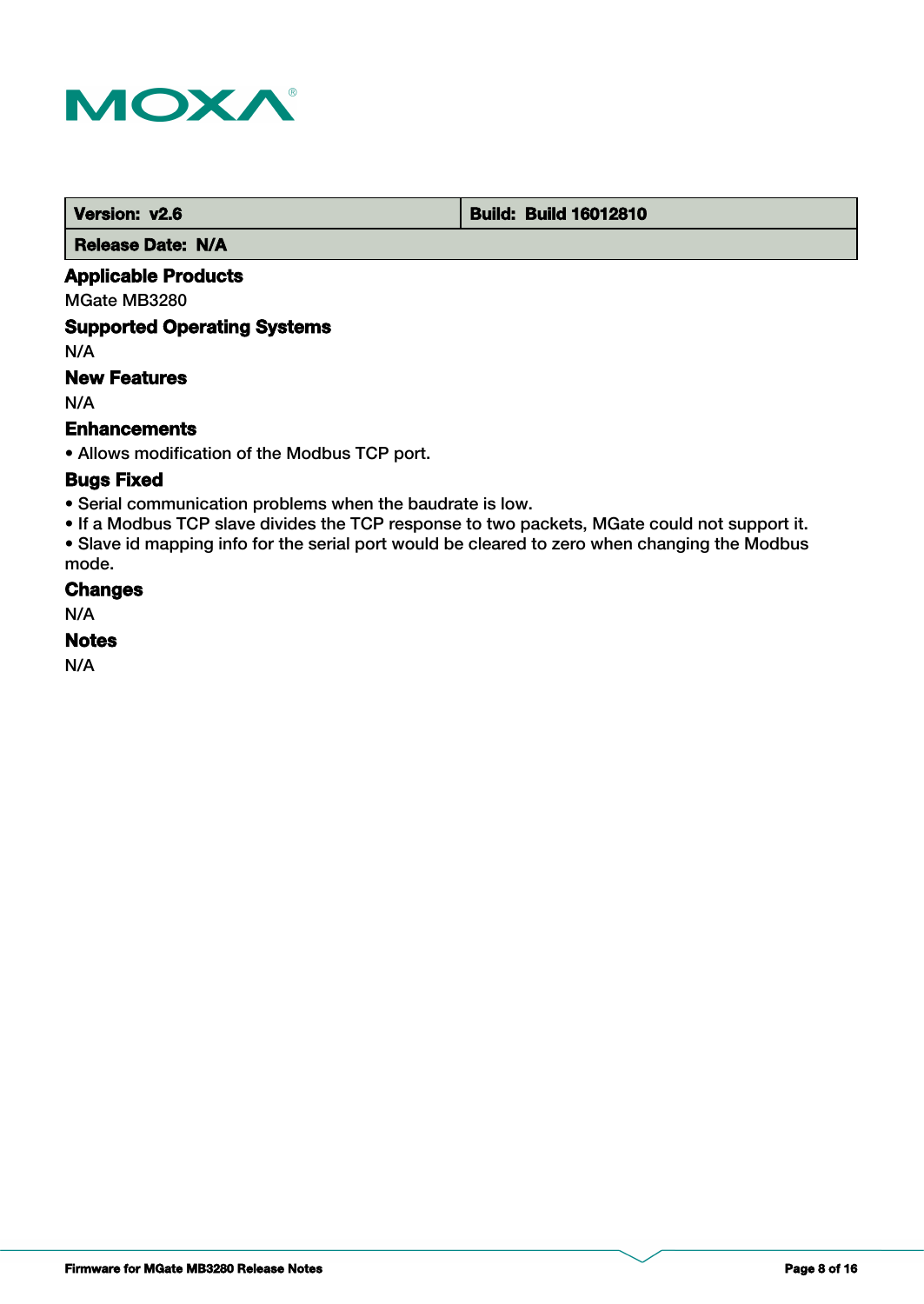

 **Version: v2.5 Build: Build: Build 15101910** 

 **Release Date: N/A**

# **Applicable Products**

MGate MB3280

# **Supported Operating Systems**

N/A

# **New Features**

N/A

### **Enhancements**

N/A

# **Bugs Fixed**

- MGate may not show the correct serial number.
- When configured by SNMP, the system name, location, and contact information can't be saved.

#### **Changes**

N/A

#### **Notes**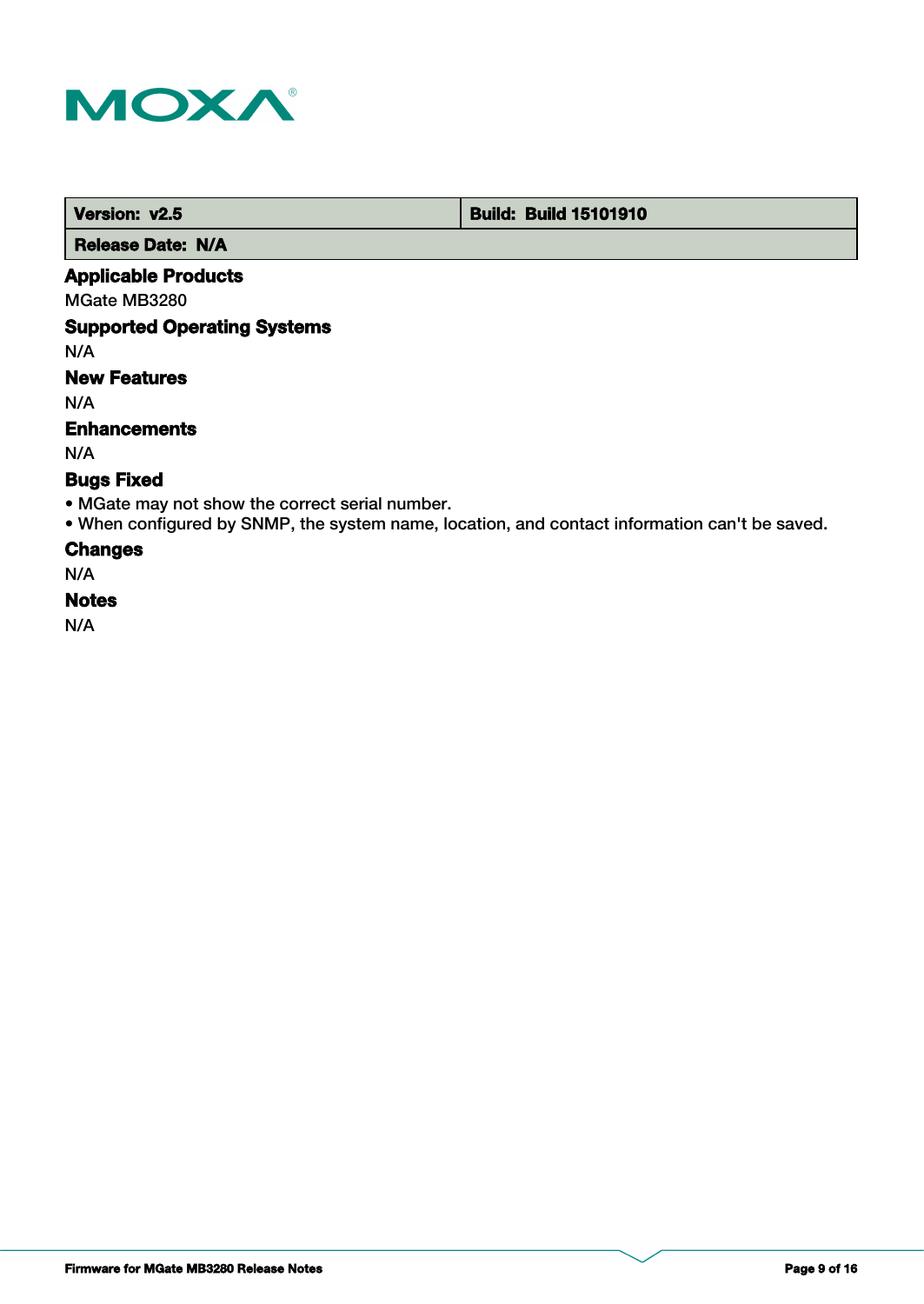

 **Version: v2.4 Build: Build: Build 15032513** 

 **Release Date: N/A**

# **Applicable Products**

MGate MB3280

# **Supported Operating Systems**

N/A

# **New Features**

N/A

# **Enhancements**

N/A

# **Bugs Fixed**

• MB3280 cannot show the full serial number.

# **Changes**

N/A

# **Notes**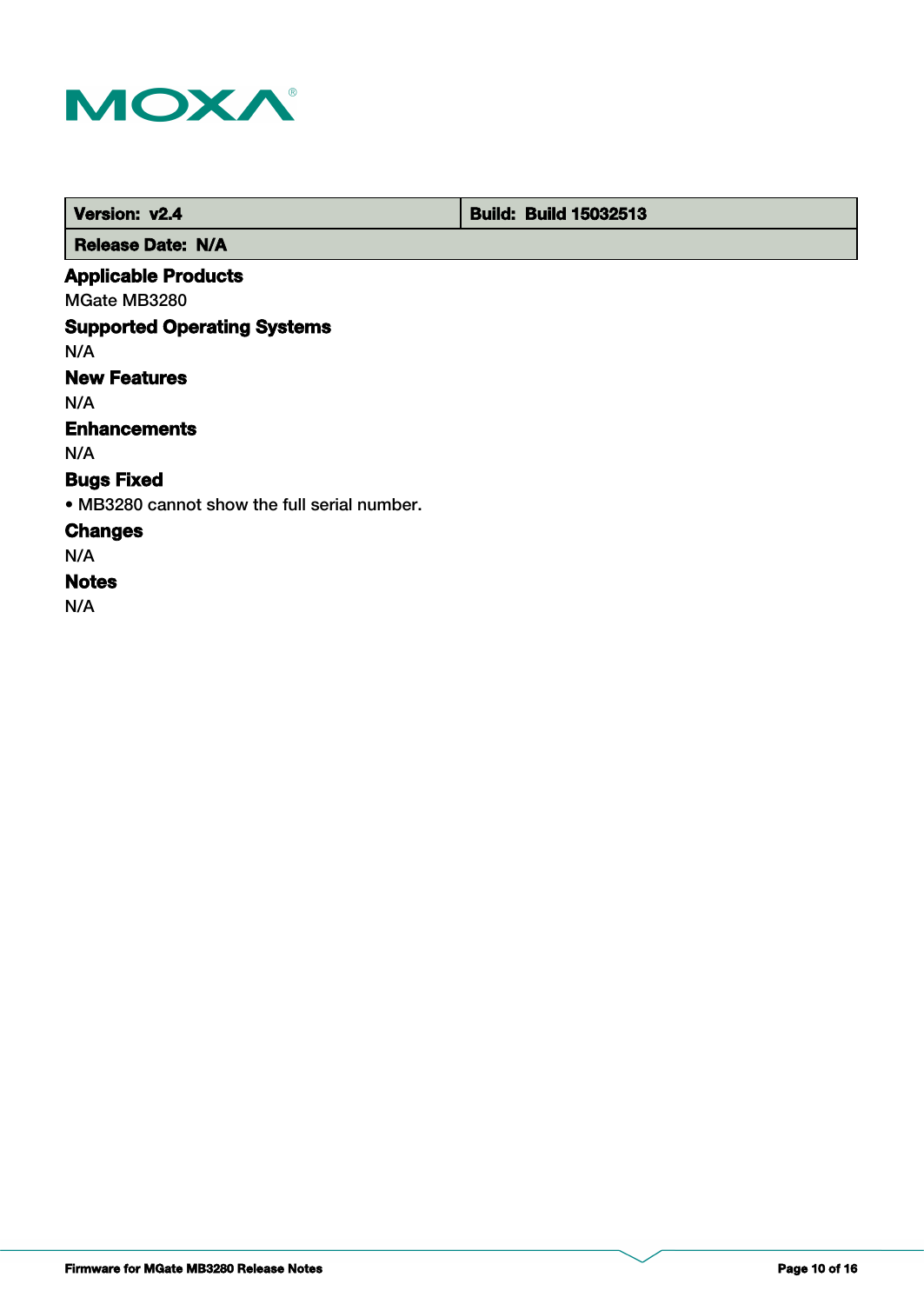

| Version: v2.3                      | <b>Build: Build 14121610</b>                                                 |  |
|------------------------------------|------------------------------------------------------------------------------|--|
| <b>Release Date: N/A</b>           |                                                                              |  |
| <b>Applicable Products</b>         |                                                                              |  |
| MGate MB3280                       |                                                                              |  |
| <b>Supported Operating Systems</b> |                                                                              |  |
| N/A                                |                                                                              |  |
| <b>New Features</b>                |                                                                              |  |
|                                    | . Supports Modbus routing by TCP port, IP address, and multi-range slave ID. |  |
| <b>Enhancements</b>                |                                                                              |  |
| N/A                                |                                                                              |  |
| <b>Bugs Fixed</b>                  |                                                                              |  |
| N/A                                |                                                                              |  |
| <b>Changes</b>                     |                                                                              |  |
| N/A                                |                                                                              |  |
| <b>Notes</b>                       |                                                                              |  |
| N/A                                |                                                                              |  |

**Firmware for MGate MB3280 Release Notes Page 11 of 16**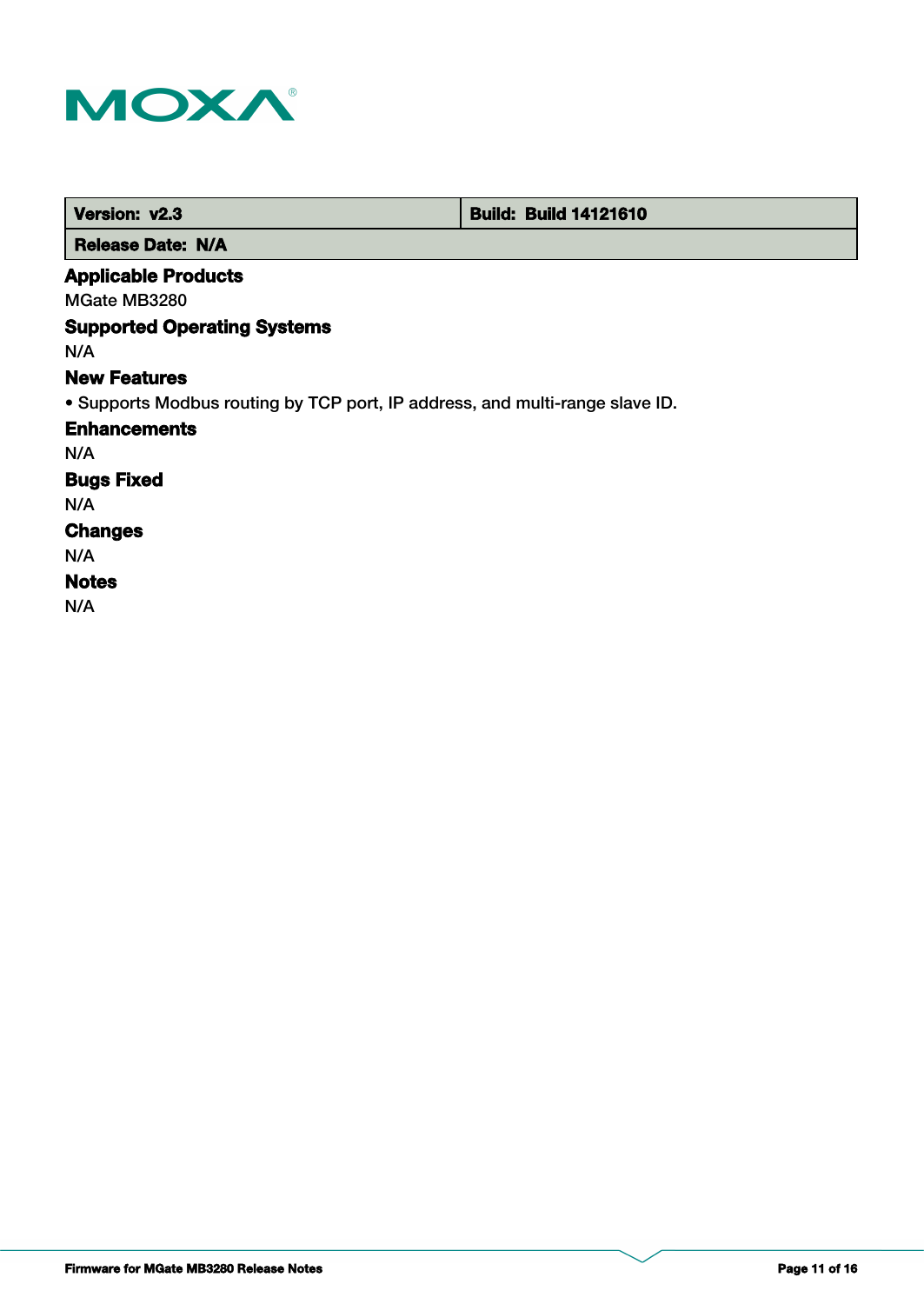

**Version: v2.2 Build: Build: Build 14060915** 

 **Release Date: N/A**

# **Applicable Products**

MGate MB3280

# **Supported Operating Systems**

N/A

# **New Features**

N/A

### **Enhancements**

• MGate supports the Auto Detection function through the web console.

### **Bugs Fixed**

- MGate may not boot up when serial port 1 connects to an RS-485 or RS-422 device.
- Web page does not display correctly when text input field contains any of the four characters "'\>.
- MGate stops forwarding requests after receiving broadcast requests.

• Sometimes TCP PUSH packets will be immediately retransmitted due to imperfections in the retransmission timeout algorithm.

### **Changes**

N/A

### **Notes**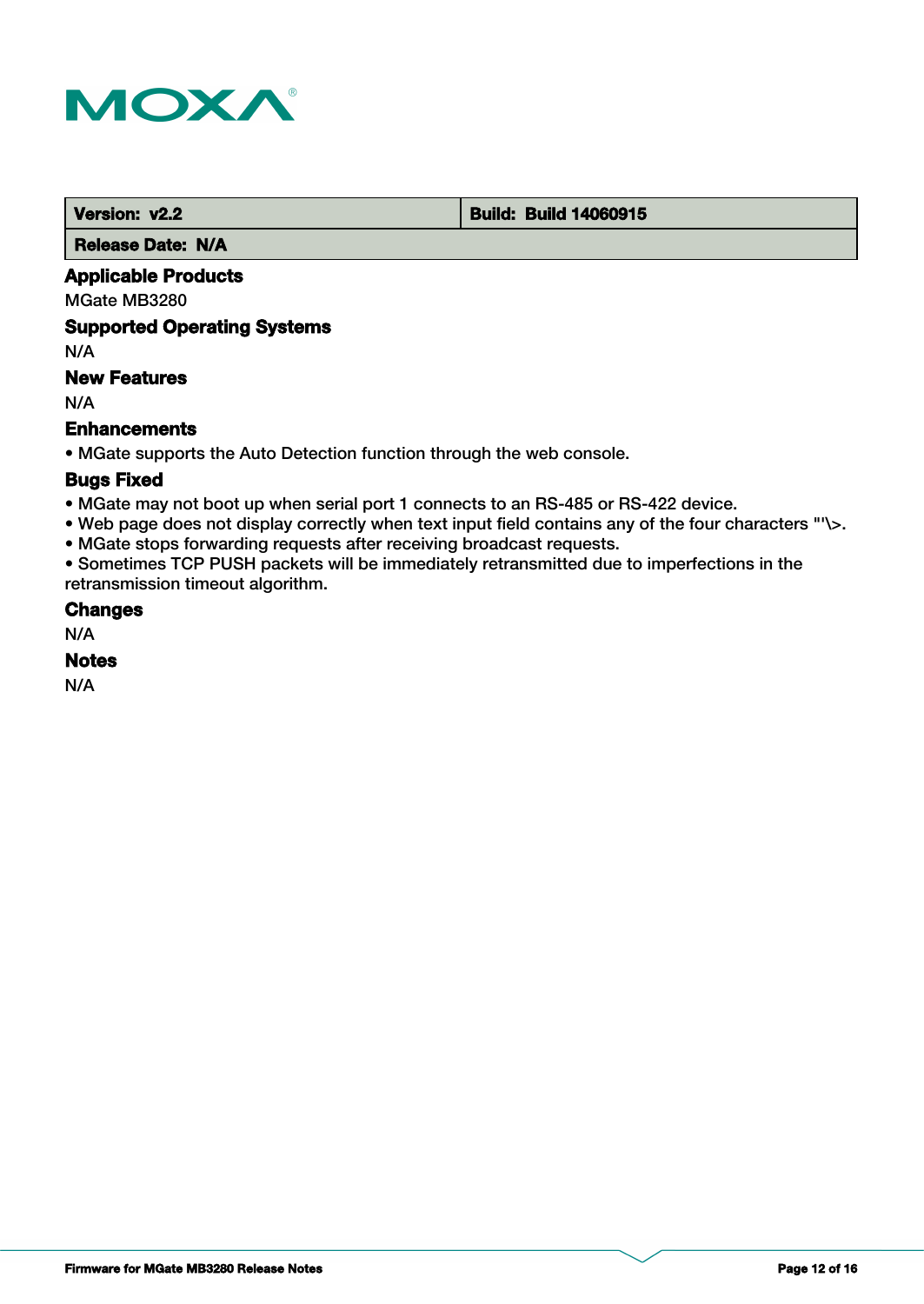

#### **Version: v2.1 Build: Build: Build 13042214**

 **Release Date: N/A**

# **Applicable Products**

MGate MB3280

#### **Supported Operating Systems**

N/A

### **New Features**

- Added RTS toggle flow control.
- Modbus supports adjustable inter-character timeout and inter-frame delay.
- Added SNMP.

#### **Enhancements**

• If MGate receives an ARP request from another host for which an ARP entry already exists, the hardware address in the ARP entry is updated accordingly.

• For Modbus function codes 01 to 04, if the receiving bytes of the RTU frame exceed the byte count for Modbus, drop the unnecessary bytes.

# **Bugs Fixed**

• MGate could not drop unnecessary RTU bytes when MB3000 retried to receive multiple times.

• When an RTU slave replied with an exception with a Modbus function code from 01 to 04, MGate would treat this response as an illegal packet (CRC).

• If auto detection is executed and cancelled before it finishes, and repeated many times, the result would show the wrong information.

• When running in Modbus ASCII master mode and the serial of Tx and Rx short-circuits, the system may restart.

# **Changes**

N/A

# **Notes**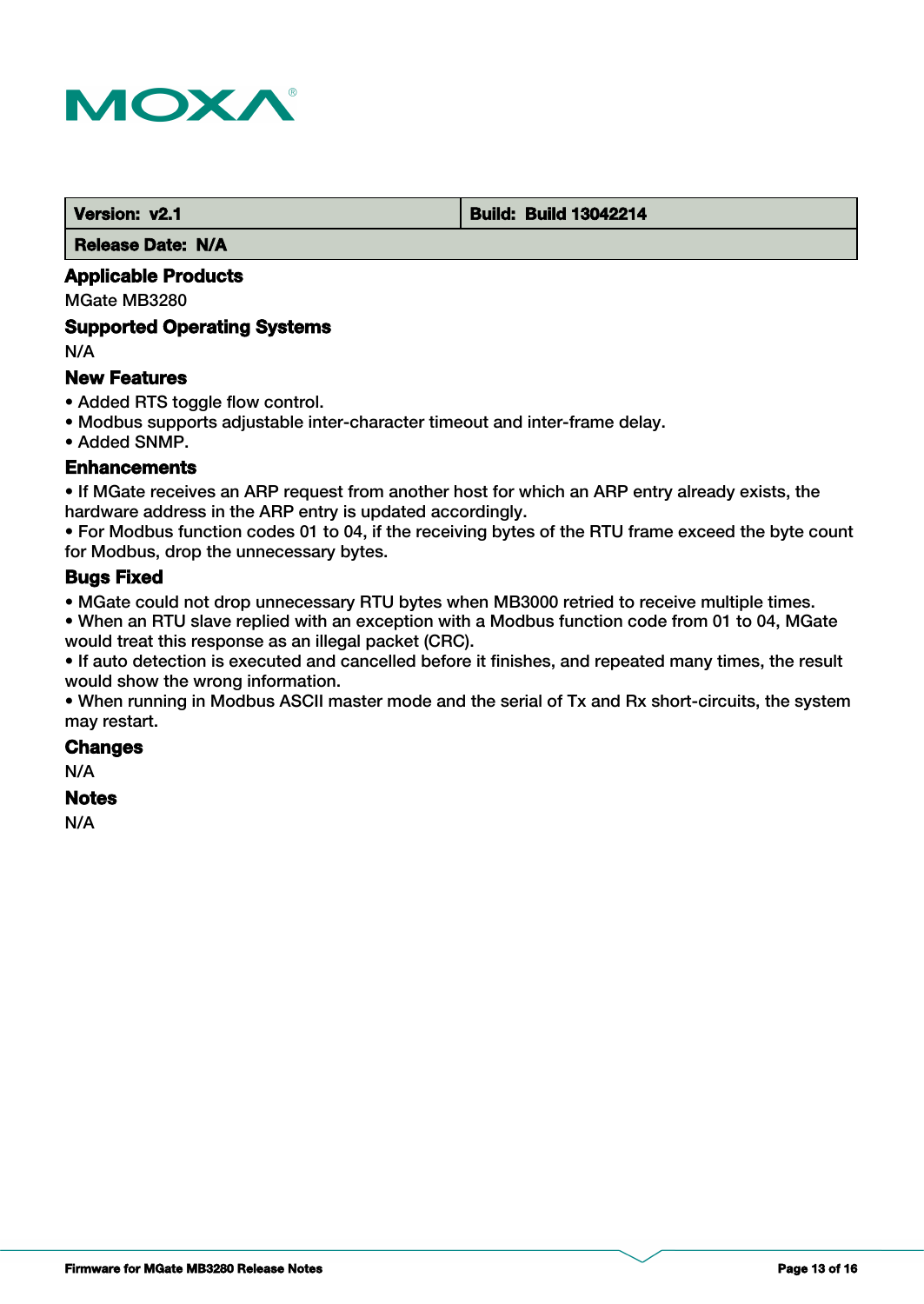

#### **Version: v2.0 Build: Build 09101913**

 **Release Date: N/A**

# **Applicable Products**

MGate MB3280

#### **Supported Operating Systems**

N/A

### **New Features**

- Added IP filter for 24 accessible IPs.
- Sends gratuitous ARP when link goes down and then up again to check if there is an IP conflict.
- Remote slave TCP port can be changed.

• Added web console.

#### **Enhancements**

• When there is a TCP slave set that does not exist, MB3000 will only try to connect to this slave if there is a request for it. In the previous version, MB3000 would try to connect if it received a request/response from any master/slave.

• Set ON as the default states of DTR & RTS, since some devices would be blocked when DTR or RTS were OFF even when they didn't use flow control.

• In ASCII mode, ignores data received after line feed (LF) because this could be an illegal packet generated by certain devices.

• In ASCII mode, checks CR instead of LF to verify the packet format is correct.

• Sends FIN instead of RST, as remote devices send FIN to close a connection.

# **Bugs Fixed**

• When traffic is heavy, MGate may lose some packets.

• According to RFC 2132, the DHCP option field must end with an "End Option", but MB3000 did not follow this policy so it could not get an IP address from some DHCP servers.

• According to RFC 1542, minimal BOOTP (the UDP data field) should be 300 octets, so it is now padded to 300 bytes.

• MGate's BOOTP packet has no magic cookie in the vendor information field. According to RFC 1542, if a special vendor-specific magic cookie is not being used, a BOOTP client should use the dotted decimal value 99.130.83.99 as specified in RFC 1497. In this case, if the client has no vendor information to communicate to the server, the octet immediately following the magic cookie should be set to the "End" tag (255) and the remaining octets of the 'vend' field should be set to zero.

- Firmware version was inconsistent between the telnet console and utility.
- Slave TCP port would be set as 0 after a first time firmware upgrade (above v1.1.5).
- In RTU mode, MB3000 would sometimes divide a frame into two partial frames. This error happened because the CRC was correct when MB3000 received the first partial frame.

• In RTU mode, MB3000 would sometimes drop the last byte of packets when last 3 bytes were 00XX00. The error happened because the CRC was right even when MB3000 dropped the last byte.

• If there is a slave that does not exist, the current Modbus transmission is held up.

• When MB3000 received a request before establishing a connection to the target slave, the following requests would be blocked even after MB3000 finished establishing the connection.

• Minimum data length of Modbus request/response was set to zero instead of 1 byte.

• Continuously sent more than one reply to the serial master due to queuing requests from the disconnected connection and sending it after re-establishing the connection.

• With two TCP client/slaves, connection status of the second one would be affected by disconnection of the first one.

• Set user-defined TCP response timeout instead of default TCP response timeout (1000 ms).

#### **Changes**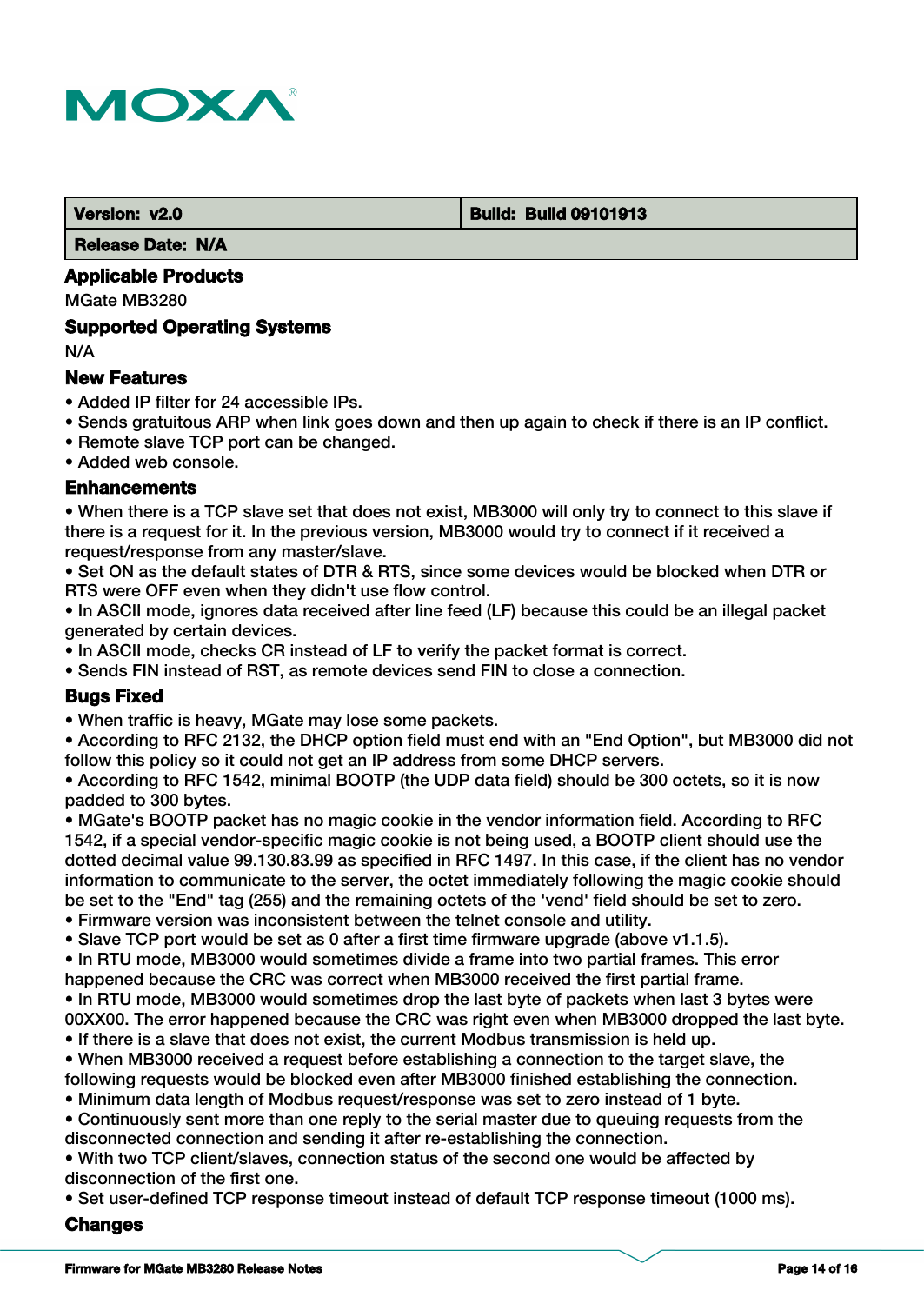

**Notes** N/A N/A